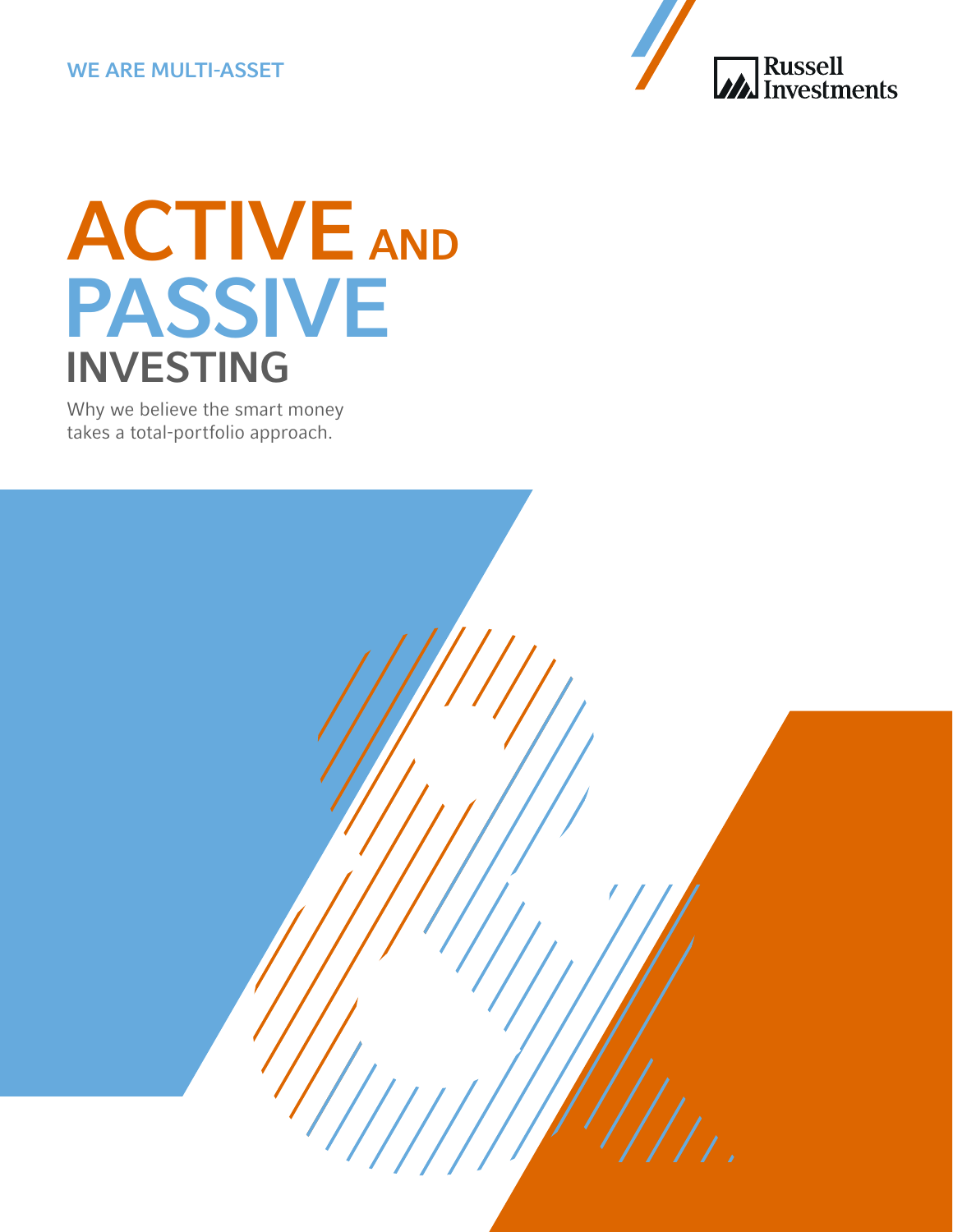## Active and Passive: THE CASE FOR BOTH

WHEN IT COMES TO ACHIEVING OUTCOMES, THERE IS NO PURELY PASSIVE APPROACH. WE'RE ALL ACTIVE INVESTORS.

We all make choices, saying yes to some exposures and strategies and no to others. That's why, at Russell Investments, we believe in active AND passive investing. Decades of asset allocation expertise help us objectively recognize there are appropriate situations, market cycles, and circumstances for both.

We also believe savvy investors take advantage of the wide-and-deep toolkit that multi-asset investing provides. And we believe the best plan is not to follow trends, but to focus on proven, research-based strategies that give investors the highest likelihood of reaching their outcomes.

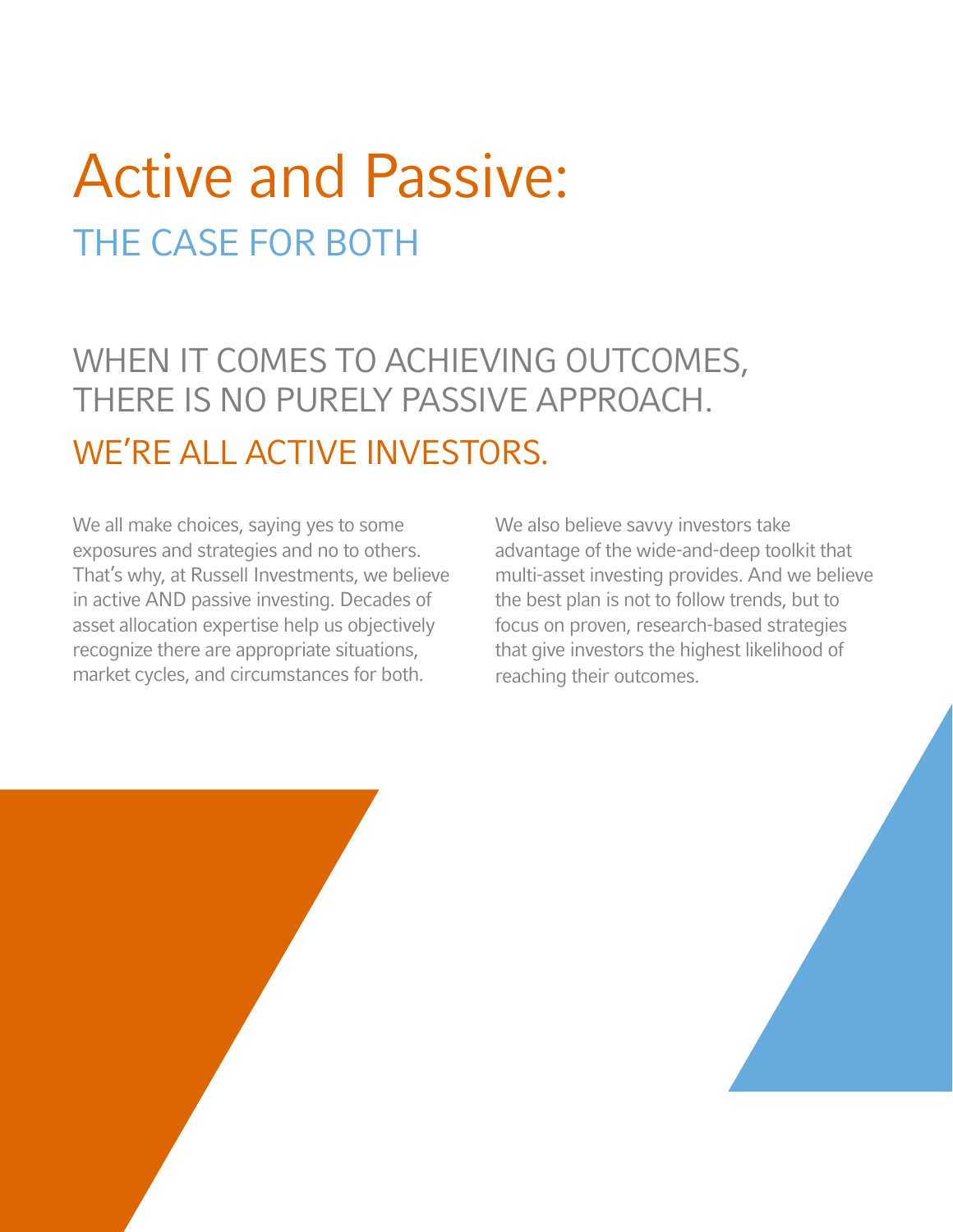## THE UNSEEN VALUE OF Active Management

Active management is more than just stock picking in a single asset class. Active management utilizes all the tools available to achieve an outcome for investors. Investors who choose to miss out on active management run the risk of missing out on the many benefits that can come with it.

#### ASSET ALLOCATION

Active management includes vital allocation decisions that can have far greater impacts than just the cost of fees. The fee difference between active and passive is often small enough to be measured in basis points. Meanwhile, studies suggest that more than 90 percent<sup>1</sup> of the variation in investor's return is determined by asset allocation. But these days, with so many relatively new ways to achieve specific factor or sector exposures, how do you know what to choose? Bank loans, REITs, infrastructure, low vol, momentum, emerging markets? When do you lean in? When do you lean out? What combination of asset classes is most likely to deliver the return you need at the risk you can live with? An asset-allocated, actively-managed investment approach can help.

#### DYNAMIC MANAGEMENT

Active management looks forward, while passive investing, by its very nature of tracking with the market, tends to follow what worked. Think back on the past 12 months. Are you confident passive investing takes advantage of some of the rapid market swings that hit investors? Dynamic active management can be used to help avoid downside risk in chosen asset allocations. And the smoother ride that active management works

to create can help to keep investors from exiting the market at the worst possible time.

#### PRECISE FACTOR EXPOSURES

Every investor has a unique situation. Some require a defensive position, aimed at reducing downside risk. Others want growth amplified, whether in their home country large-cap equity exposure or in varied market sectors. And we believe that the more varied or less covered the asset type, the less likely that sector has the maturity and predictability to merit a long-term passive allocation. At Russell Investments, we handselect active managers around the world—with research-proven expertise in local, specialized market sectors, including emerging markets, alternatives, infrastructure, and more.

#### AFTER-TAX RETURNS

It's not what an investor earns. It's what they keep. Actively managing to reduce tax burdens is an under-appreciated way active managers can help to provide value. Unlike index-based passive investing, active management can use an expanded toolkit to actively seek to maximize after-tax returns. This includes active loss harvesting—potentially increasing the absolute return an investor sees. Passive means passive, not just in regards to investing, but it may be passive in regards to taxes as well. Active, by its very nature, strives to do better.

> IT'S NOT WHAT AN INVESTOR EARNS. IT'S WHAT THEY KEEP.

1 Source: http://www.wsj.com/articles/americas-largest-pensionfund-a-7-5-annual-return-is-no-longer-realistic-14817217192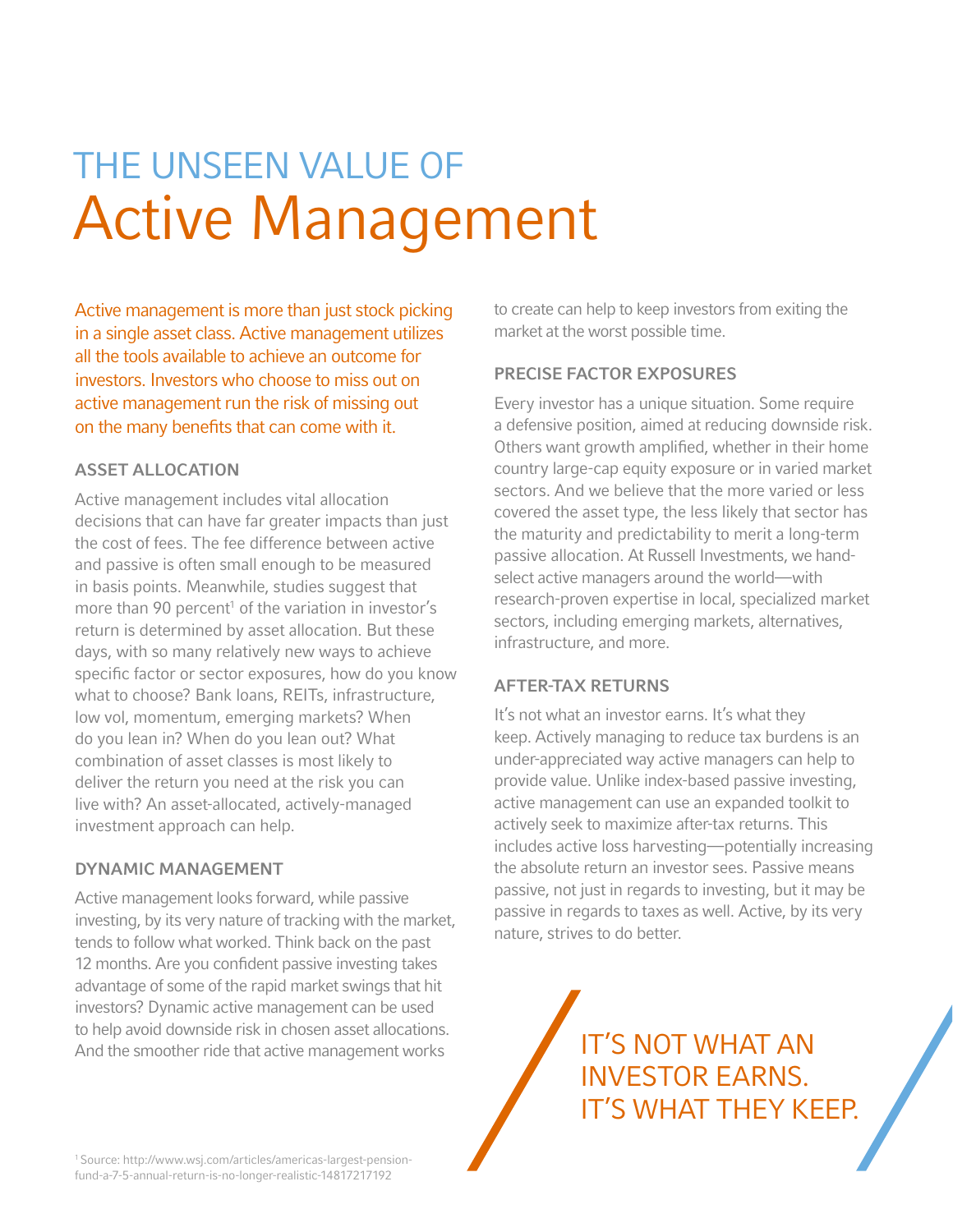## WHAT'S THE RIGHT MIX OF Active and Passive?

There's no disputing that passive strategies typically have lower fees and have done a good job of beating below-average active managers. But that doesn't necessarily make them more cost effective or more successful, relative to intelligently diversified multi-asset solutions. The intention of active management is to outperform a passive benchmark. At Russell Investments, we believe that potential for outperformance and risk reduction can often help to pay off over the long-term. But there's no one right way to invest for everyone. Each investor has a unique set of goals, real-world constraints and risk preferences.

When we talk about risk preference, investors often think about the mix of stocks and bonds in a portfolio and

ratios like 60/40 or 70/30. But another preference may be just as important: the risk preference that embraces the potential for active management over-performance, even when that over-performance is not guaranteed. Savvy investors recognize the importance of long-term investing. And we believe, over the long term, that active and passive management within a multi-asset portfolio will demonstrate value versus a passive-only portfolio. Not many offer this, but you'll find that Russell Investments is a firm who specializes in finding and combining best-of-breed managers and dynamically manages multi-asset exposures that suit many investors' goals, constraints and preferences regarding risk. High conviction active investing can improve returns. But different investors have differing levels of willingness to take on the interim cost and variability required to reap those benefits. We can build portfolios with those tolerances in mind.



#### FINDING THE RIGHT MIX OF ACTIVE AND PASSIVE FINDING THE RIGHT MIX OF ACTIVE AND PASSIVE

For investors with a low tolerance for periods of active management underperformance, more passive exposure might make sense for them, even if that approach eliminates the possibility of outperforming passive benchmarks. For investors who believe in active outperformance, more active management might be the best approach. Of course, many investors will find their place somewhere along the spectrum. For illustration purposes only.

even if that approach eliminates the possibility of outperforming passive benchmarks. For investors who believe in active outperformance,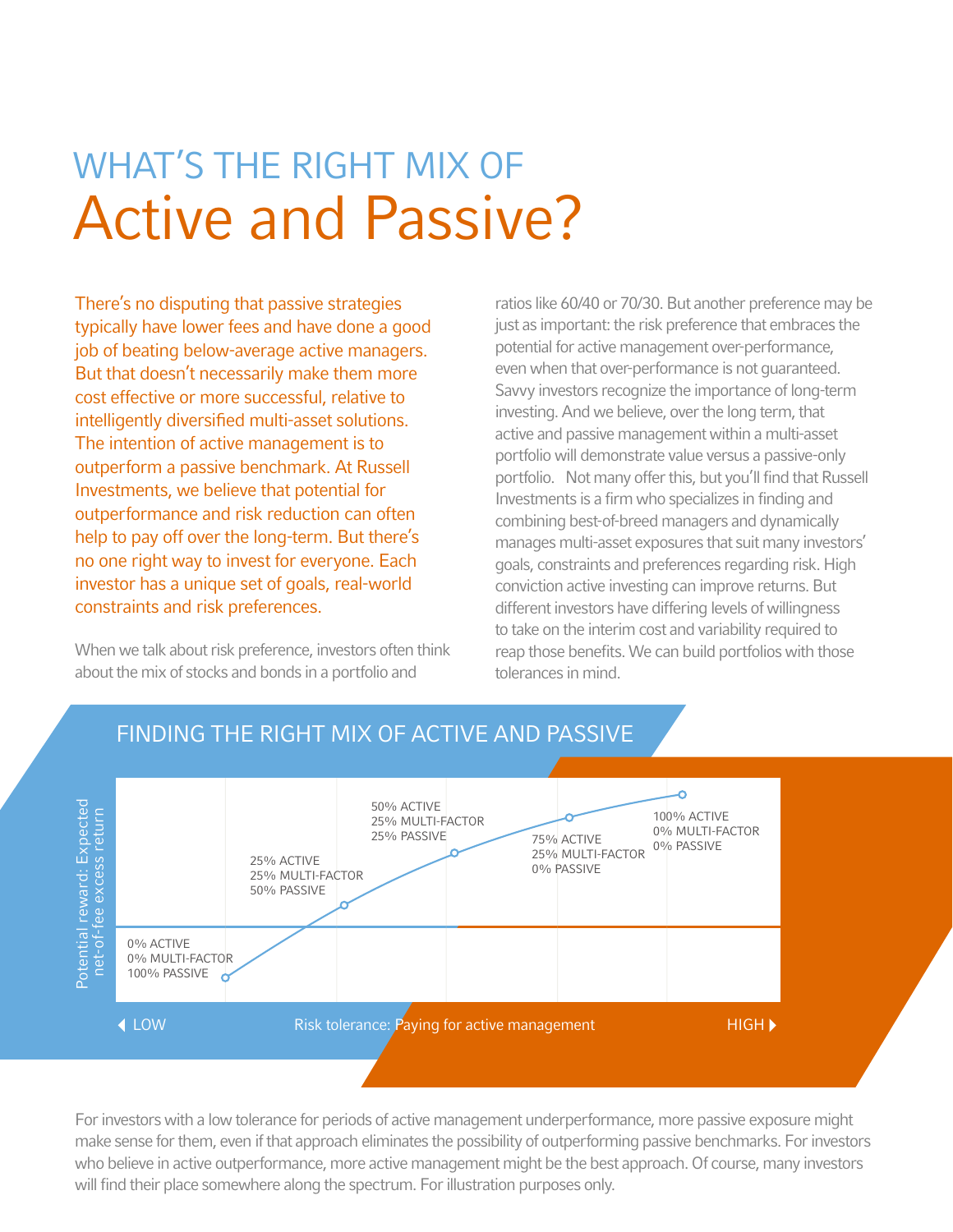## A NEW DIMENSION of Diversification

We all know that investing is inherently risky. Plain and simple, diversification aims to manage risk. Most savvy investors and advisors—who know just how important a diversified portfolio is—would never go all fixed income, or all value stocks, or put all their money in a single company. That's because they know that markets are cyclical. What is winning today could lose tomorrow. Diversification can help protect against such big losses.

In the same way investors diversify across exposures, they may need to diversify across investment approaches as well to help mitigate risk and optimize opportunity. Because, like most aspects of investing approaches, passive results are also cyclical. Sometimes it wins. But as the chart below shows, many times, under many market conditions, active management has outperformed. Always including active management as a key part of a portfolio can help to capture those outperformance opportunities and avoid the downside risk that comes with an undiversified approach.

#### S&P 500 INDEX – ROLLING 5-YEAR RETURN RANK VS. MORNINGSTAR U.S. LARGE CAP BLEND UNIVERSE



The above chart shows the cyclicality of active and passive ebbs and flows in the U.S. market. When the blue line is below the 50th percentile, the S&P 500® is performing below the average active manager. Note that, on this chart, peaks in passive management performance tend to be followed by severe drops. As always, investors should be wary of "buying high."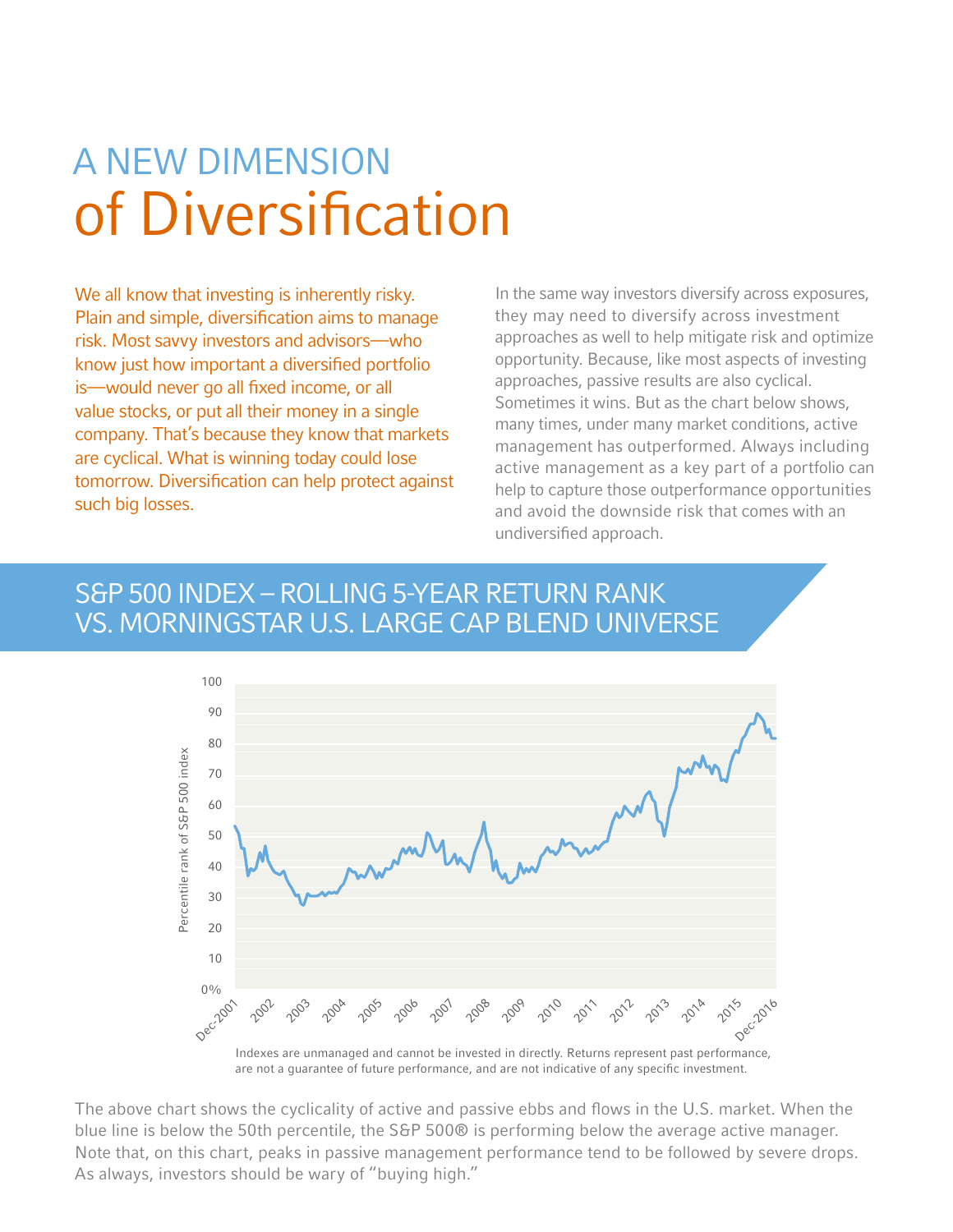## THE LOW-RETURN Imperative

Along with most other forecasters, our team at Russell Investments forecasts a low-return investing environment for the foreseeable future.2 Despite those projections, many investors still base their retirement savings plans on a return from their portfolio of around seven percent.3 But our forecasting team projects that a 60/40 passive portfolio built from 60% MSCI World Index and 40% Barclay's Aggregate Bond Index will likely yield only 4.8% annual return over the next ten years. If investors go passive to save on fees, but fail to reach their desired investment outcomes because of such a low return, who wins?

So how can investors get to that often required seven percent return rate in such an environment? Not easily. Investors will need to work harder for outperformance. We believe their likelihood of success might increase through three key sources:

#### NET-OF-FEE ALPHA FROM ACTIVE MANAGEMENT

Passive, by its nature, will underperform the market—because it tracks the market, but then includes fees. It cannot beat the market. And any exposure to the market includes exposure to risk. Active management, while it also inherently includes risk and fees, provides the potential for outperformance.

#### TARGETED FACTOR EXPOSURES

Delivering on investor outcomes in a low-return environment requires access to more exposures,

2 Source: https://russellinvestments.com/-/media/files/us/insights/corporate/2017-gmo-annual-report.pdf

3 Source: http://www.wsj.com/articles/americas-largest-pension-fund-a-7-5-annual-return-is-no-longer-realistic-1481721719

\* Russell Investments placed among the top ten brokers in all trading by global brokers. Rankings are based on best-performing brokers as measured by the difference in cost/savings against the universe of Elkins/McSherry, a State Street company. The Elkins/McSherry universe is based on the top 50 brokers in each category by U.S. dollar volume. This is a quarterly ranking based on the previous four-quarters as of June 30, 2016.

not less. But we believe gaining access to precise exposures at the right time requires skill. And we believe that these niche market segments—such as alts, emerging markets, and commodities, among others—lend themselves to providing potential opportunity when gauged through the lens of highly specialized active managers.

#### DYNAMIC ASSET ALLOCATION

Constantly managing exposures and allocations requires a deep understanding of global markets and cycles, but it also requires 24/7 focused commitment. As a top tier broker\*, Russell Investments is specifically positioned to help.

> CONSTANTLY MANAGING EXPOSURES AND ALLOCATIONS REQUIRES… 24/7 FOCUSED COMMITMENT.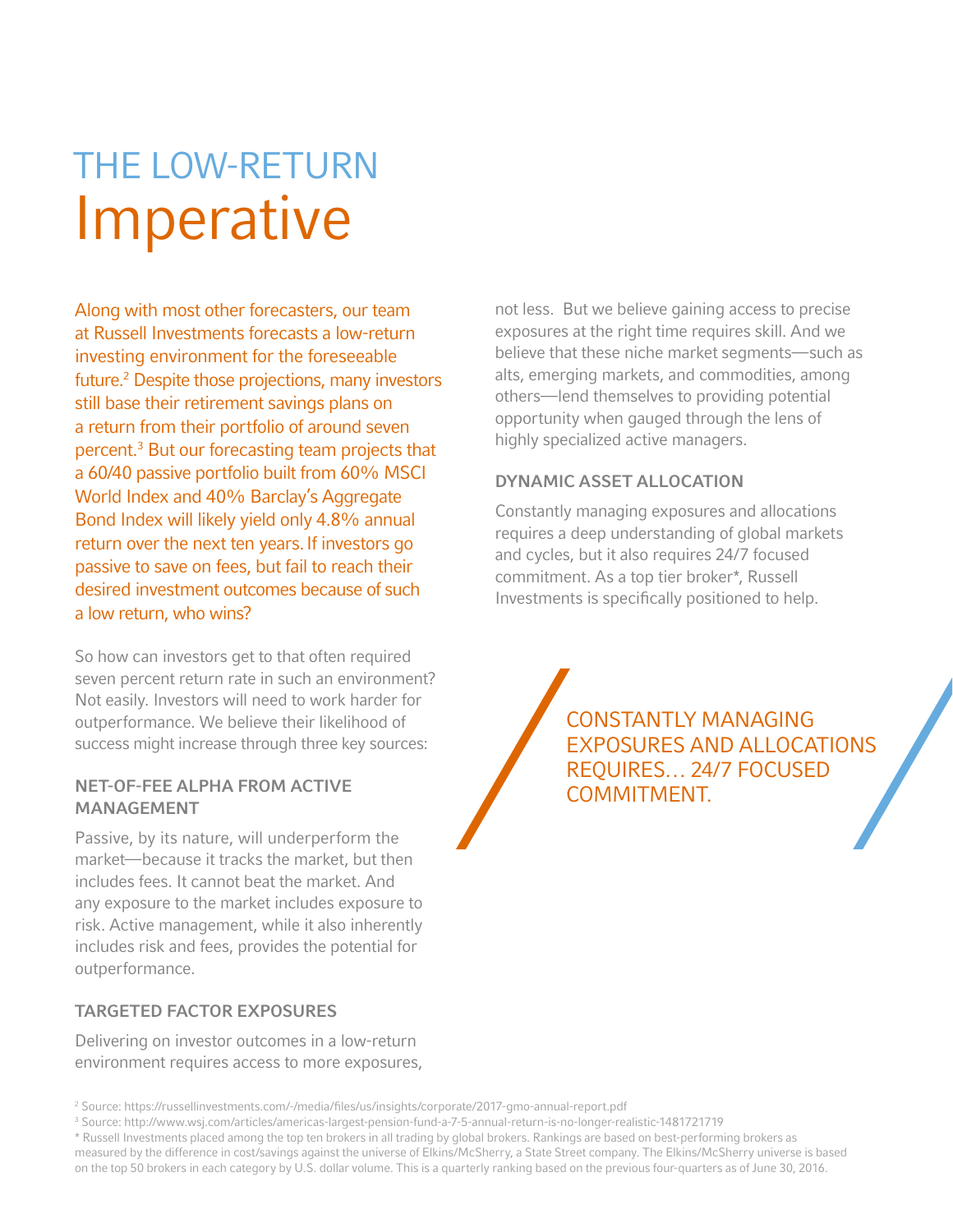### What's needed to make Active Management win?

We've all heard the statistics: At certain points in the market cycle, the S&P beats some percentage of active managers.

Is it possible to access the managers that the S&P doesn't beat?

At Russell Investments, researching active managers is a core part of our business. For more than four decades, we've been investing in manager research, with the clear goal of finding and combining bestof-breed active managers for our clients. We're consistently recognized as a global authority in this approach. Less than 5% of researched money managers receive an assignment in a Russell Investments fund.

#### IT'S NOT EASY.

IT TAKES THOUSANDS OF HOURS OF QUANTITATIVE RESEARCH, FACE-TO-FACE MEETINGS, AND ONGOING MONITORING. BUT OUR PURPOSE— OF IMPROVING FINANCIAL SECURITY FOR PEOPLE—WELL, THAT PURPOSE MATTERS TO US.

#### WE BELIEVE IT'S WORTH A LITTLE HARD WORK.

### KEY FACTS

As of the end of December 2016, Russell Investments analysts held more than 2100 meetings to evaluate investment manager products. Meetings were held in-person, phone and video conference including multiple meetings with the same manager.

#### RESEARCHING AND SELECTING MONEY MANAGERS FROM AROUND THE WORLD

### 9,496

TOTAL INVESTMENT PRODUCTS MONITORED

### 6,442

INVESTMENT PRODUCTS CONTINUALLY RESEARCHED

### 618

INVESTMENT PRODUCTS WITH A PRIMARY 'HIRE' RATING

### 344

INVESTMENT PRODUCTS USED IN RUSSELL INVESTMENTS' FUNDS

\*As of 12/31/2016. Please note that the numbers above include traditional products only, and not alternative products as shown in previous years and may not be a direct comparison with numbers provided in previous years